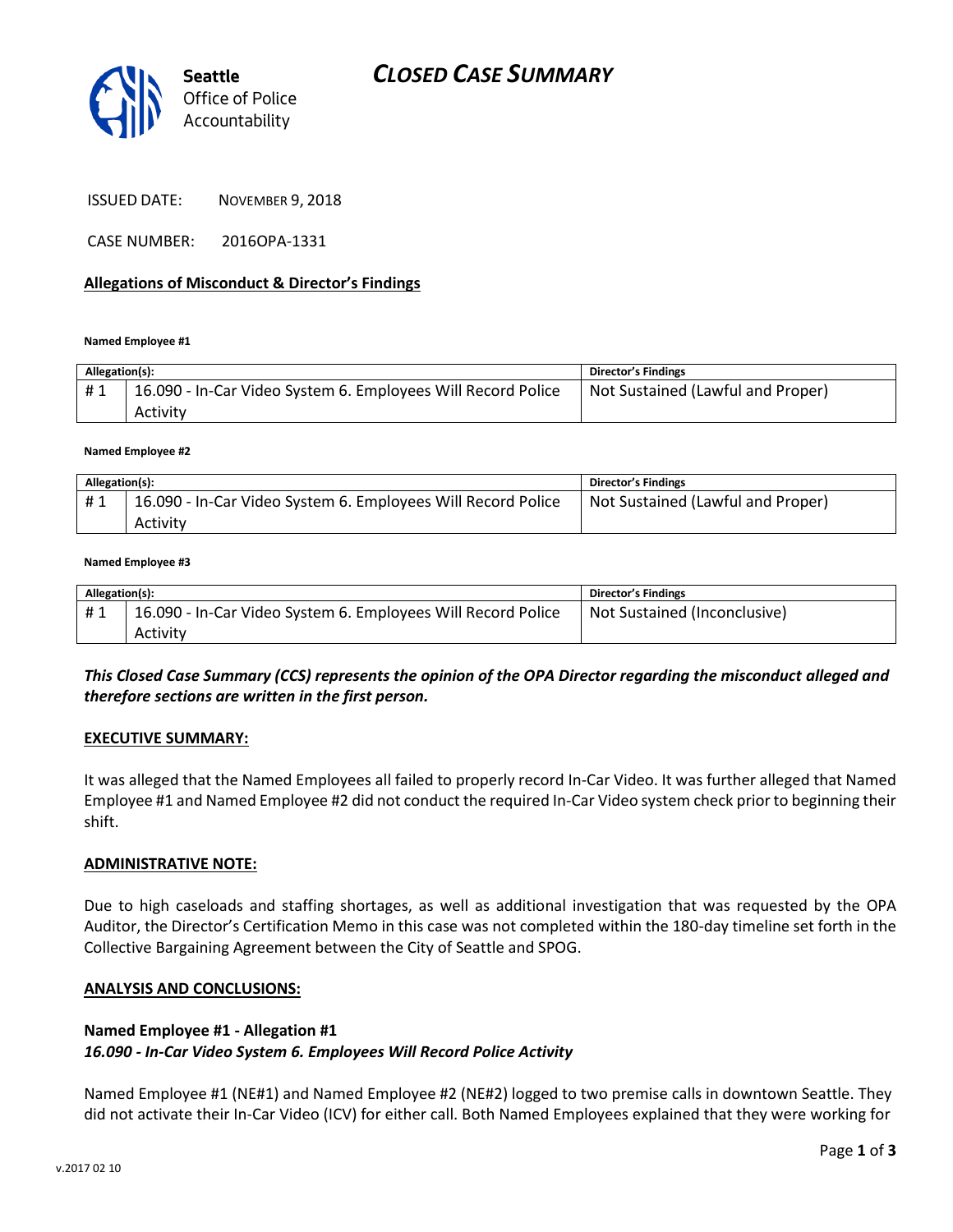

# *CLOSE CASE SUMMARY*

OPA CASE NUMBER: 2016OPA-1331

the Community Policing Team and were tasked with going to local business to check in with community members and to see if anyone needed assistance with any matters.

Both NE#1 and NE#2 stated that, given their duties on that day, they did not believe that they engaged in conduct that was required to be recorded. From OPA's review of the policy, they appear to be correct. Communications with community members absent actual law enforcement activity does not explicitly fall within the policy's requirement for recording. As such, I recommend that this allegation be Not Sustained – Lawful and Proper as against both NE#1 and NE#2.

### Recommended Finding: **Not Sustained (Lawful and Proper)**

### **Named Employee #1 - Allegation #2** *16.090 - In-Car Video System 5. Employees Will Log in and Perform a System Check*

It was alleged that NE#1 and NE#2 both failed to conduct a proper ICV system check prior to beginning their shift. SPD policy at the time of the incident required such a system check to be conducted. This policy has since been changed and there is no longer any such obligation on the part of officers.

While I find, based on the evidence, that NE#1 and NE#2 technically violated this policy, I do not believe that this is conduct for which a Sustained finding is warranted. This is minor misconduct for which training, not discipline, would be the appropriate result. However, training would be a waste of resources in this case given the change in policy.

For these reasons, I recommend that this allegation be removed as against both NE#1 and NE#2.

Recommended Finding: **Allegation Removed**

## **Named Employee #2 - Allegation #1** *16.090 - In-Car Video System 6. Employees Will Record Police Activity*

For the same reasons as stated above (*see* Named Employee #1, Allegation #1), I recommend that this allegation be Not Sustained – Lawful and Proper.

Recommended Finding: **Not Sustained (Lawful and Proper)**

## **Named Employee #2 - Allegation #2** *16.090 - In-Car Video System 5. Employees Will Log in and Perform a System Check*

For the same reasons as stated above (*see* Named Employee #1, Allegation #2), I recommend that this allegation be removed.

Recommended Finding: **Allegation Removed**